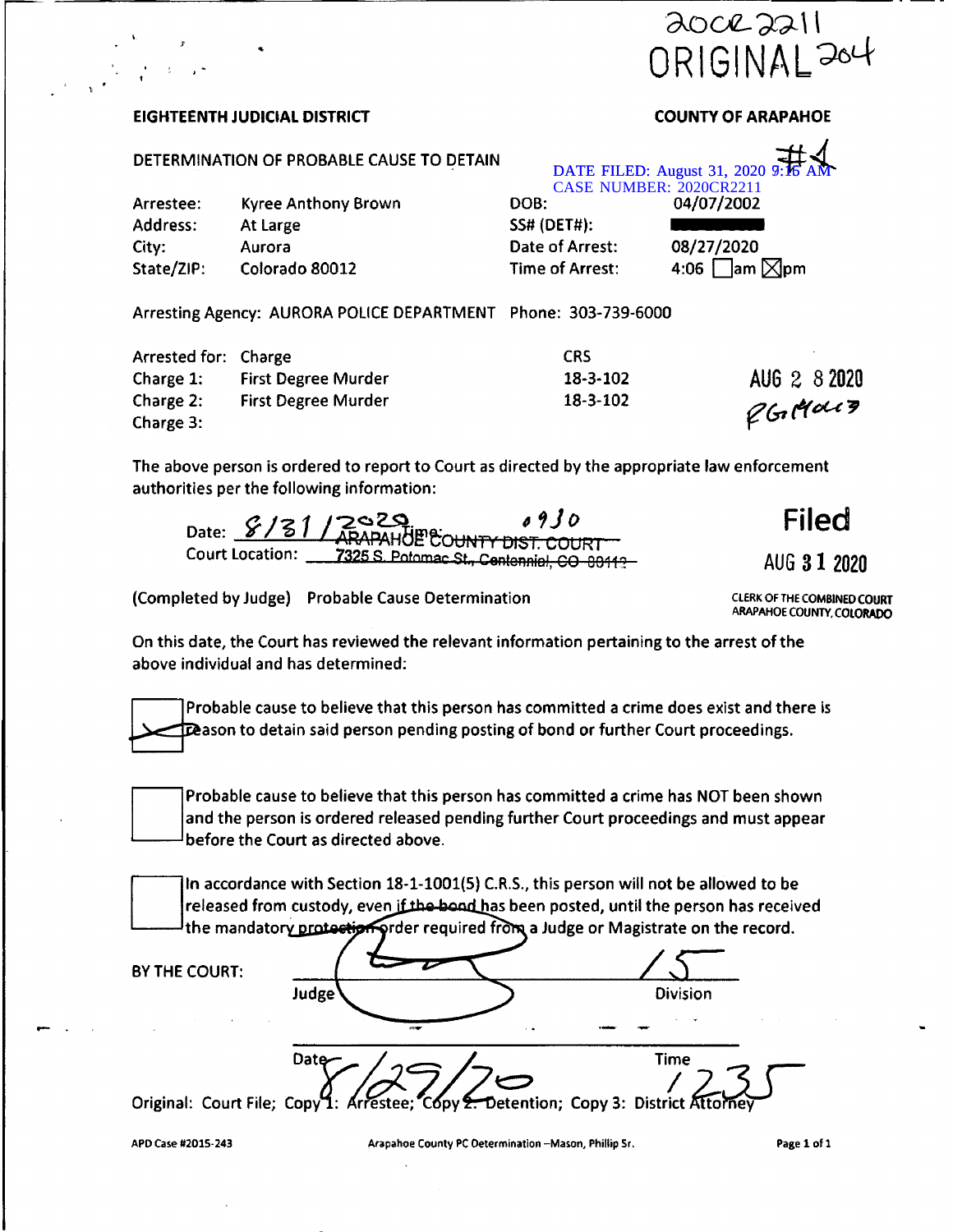STATE OF COLORADO EIGHTEENTH JUDICIAL DISTRICT County of Arapahoe Court Case No.

» to. J <sup>i</sup>. t

 $\mathsf{l}$ 

T

## **STATEMENT IN SUPPORT OF WARRANTLESS ARREST**

| Brown, Kyree, Anthony           |    |                         | 04/07/2002        |                |           | 2020 - 28025          |
|---------------------------------|----|-------------------------|-------------------|----------------|-----------|-----------------------|
| Suspect (Last, First, Middle)   |    |                         | D.O.B.            |                |           | Agency Case No.       |
| <b>Aurora Police Department</b> |    |                         | (303) 739-6000    | 08/27/2020     |           | 4:06 P.M.             |
| <b>Arresting Agency</b>         |    |                         | Phone             | Date Of Arrest |           | <b>Time of Arrest</b> |
| <b>CHARGE(s)</b>                | 1. | <b>First Deg Murder</b> | 18-3-102          |                | <u>F1</u> | No Bond               |
|                                 |    | Charge                  | Statute/Ordinance |                | Class     | <b>Bond</b>           |
|                                 | 2. | <b>First Deg Murder</b> | 18-3-102          |                | <u>F1</u> | No Bond               |
|                                 |    | Charge                  | Statute/Ordinance |                | Class     | <b>Bond</b>           |
|                                 | 3. |                         |                   |                |           |                       |
|                                 |    | Charge                  | Statute/Ordinance |                | Class     | Bond                  |

<sup>I</sup>, Investigator David Sutherland #22553, <sup>a</sup> Police Officer with the City of Aurora Police Department, being duly sworn upon oath, states that there exists probable cause for the warrantless arrest of the above-named suspect for the charges stated above. The Officer further states that the facts below are based on the affiant'<sup>s</sup> personal knowledge and/or interviews with witnesses and fellow Police Officers and/or the review of official law enforcement reports.

- 1. The crime(s) alleged occurred on August 14, 2013, at 11763 East Cornell Circle, City of Aurora, County of Arapahoe, and State of Colorado.
- <sup>2</sup>. The suspect was arrested at <sup>4</sup>:<sup>06</sup> <sup>P</sup>.M. on the <sup>27</sup>th day of August, <sup>2020</sup>.
- <sup>3</sup>. The facts in support of the probable cause for the warrantless arrest of the above-named suspect are as follows:

On August <sup>14</sup>, 2020 at approximately <sup>11</sup>:<sup>49</sup> p.m. the Aurora Public Safety Communications (Dispatch Center) received a 911 call reporting of a shooting with two (2) victims near 11763 East Cornell Circle. This location is in the city of Aurora, county of Arapahoe and state of Colorado.

Officers with the Aurora Police Department (APD) were dispatched to this location where they observed <sup>a</sup> white in color <sup>2012</sup> Honda Pilot bearing Colorado license plate OND-619. This vehicle is registered to Jossline S and Joe W Roland to  $\blacksquare$  The South Haleysian Haleysian Haleysian Haleysian Haleysian Haleysian Haleysian Haleysian Haleysian Haleysian Haleysian Haleysian Haleysian Haleysian Haleysian Haleysi 80016.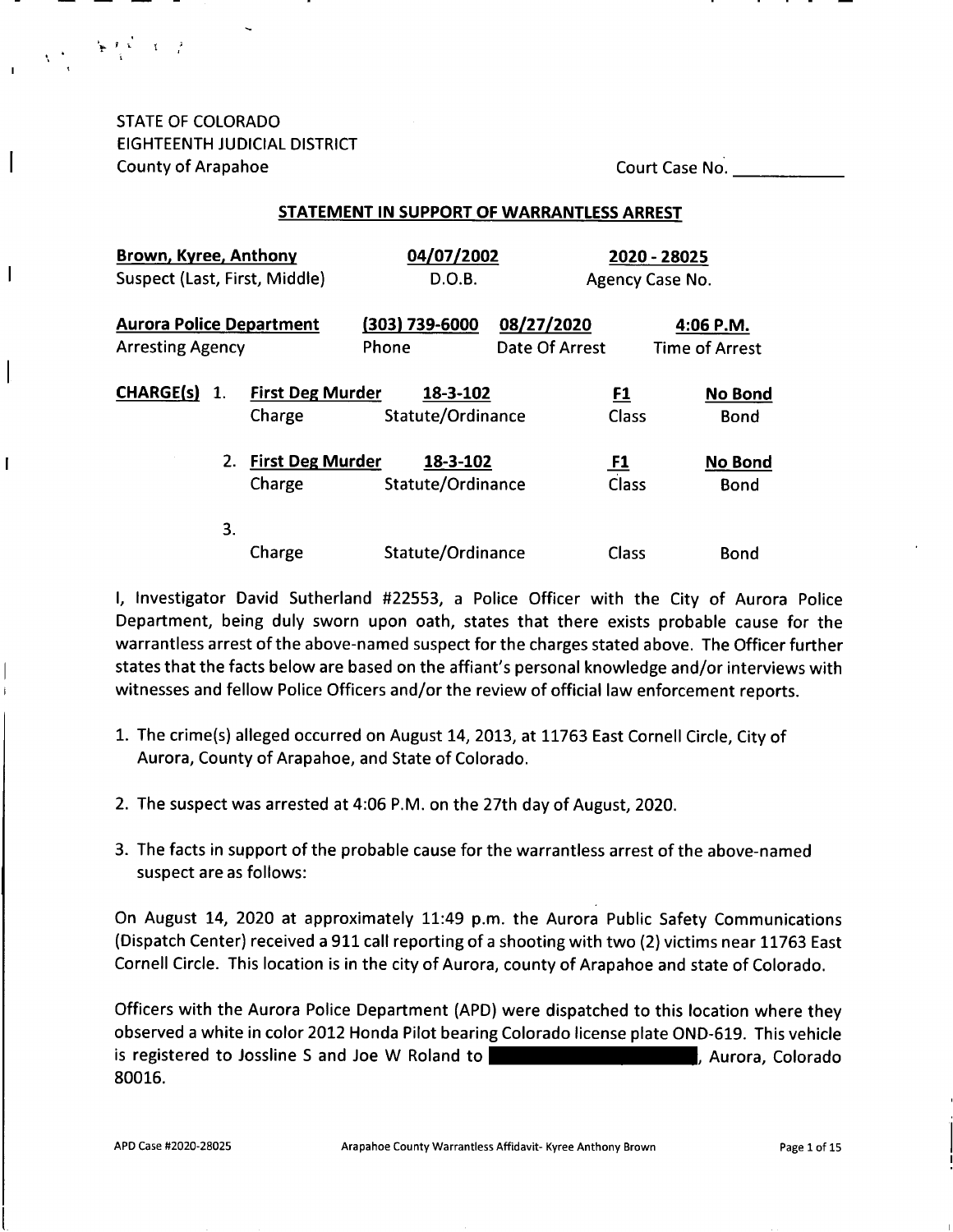**Two (2) victims were located by officers within the vehicle. These victims were later positively identified as:**

- **Jossline Roland DOB: 01/01/80 Front Passenger Seat**
- $\blacksquare$ **Joseph Roland DOB: <sup>11</sup>/04/80 Driver Seat**

 $\label{eq:2} \chi_{\text{eff}} = \frac{\sum\limits_{i=1}^{N} \mathbb{P}\left(\frac{1}{\lambda_i} - \mathbb{E}\left(\frac{1}{\lambda_i}\right)\right)}{\lambda_i}$ 

**Both were suffering from apparent gunshot wounds and were medically tended to on scene by members of the Aurora Fire Department (AFD) and Falk medics. Jossline and Joseph Roland were subsequently transported to The Medical Center of Aurora (TMCA) located at 1501 South Potomac Street via Falk ambulances where they succumbed to their injuries.**

Jossline Roland was pronounced deceased at 12:29 a.m. by Doctor Brady in Emergency Room # 3. Joseph Roland was pronounced deceased at 12:24 a.m. by Doctor Wolf in Emergency Room # **1.**

**APD patrol officers secured the scene and evidence and began <sup>a</sup> canvass of the community seeking out additional witnesses and evidence.**

**Aurora Police Officer Joshua Bebee was dispatched to the area of 11763 East Cornell Circle to assist with the investigation. Upon arrival Officer Beebe observed the white Honda Pilot bearing Colorado License Plate OND-619. Officer Bebee observed Joseph Roland to be suffering an apparent gunshot wound to his left arm.**

Officer Bebee contacted Howell, Amy DOB: 05/25/91 who stated that she and Anderson, Andrew DOB: 09/27/79 were marking a vehicle to be towed from the complex. Howell and Anderson are **employed in <sup>a</sup> parking control capacity for this complex.**

**Howell told Officer Bebee that she and Anderson were in their vehicle, <sup>a</sup> gray Infinity bearing** Colorado License Plate QAH-228 facing east bound. Howell stated she heard five (5) to six (6) **gunshots. Howell told Officer Bebee that she observed the white Honda Pilot bearing Colorado** License Plate OND-619 travel south bound through the parking lot, in front of them. Howell told **Officer Bebee that she then observed <sup>a</sup> black SUV go southbound then westbound on East Cornell Avenue.**

Officer Bebee located one (1) spent shell casing in the roadway next to a woman's wallet / pouch. Officer Bebee opened the wallet and located a business card, band aids, and a receipt. Anderson **told Officer Bebee that he located the same wallet. The wallet was located near the white Honda Pilot bearing Colorado License Plate OND-619.**

**Aurora Police Officer Jonathan Denkin was dispatched to 11763 East Cornell Circle to assist with the investigation. Upon arrival Officer Denkin observed the white Honda Pilot bearing Colorado** License Plate OND-619. Officer Denkin observed the vehicle was not in the park position. Officer **Denkin observed <sup>a</sup> member of the Aurora Fire Department medical personnel place the vehicle** in park. Officer Denkin observed four (4) spent shell casings on the floorboard of the vehicle.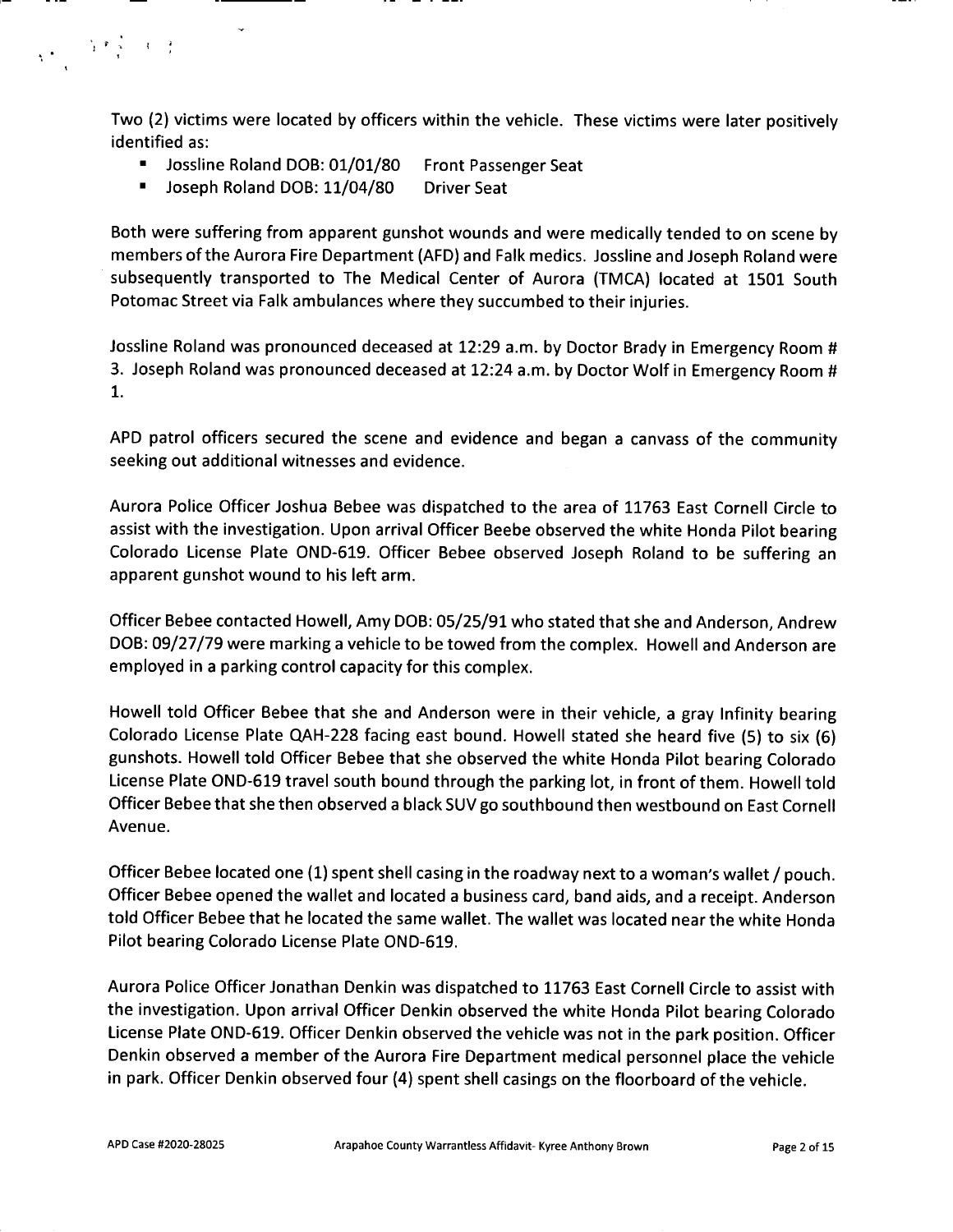**Officer Denkin contacted the resident of 11927 East Cornell Circle identified as Peter Gaydman** DOB: 11/01/1987. Gaydman had an external video surveillance system affixed to his residence. **Officer Denkin observed the video footage. Officer Denkin observed the white Honda Pilot bearing Colorado License Plate OND-619 approach <sup>a</sup> dark colored SUV in the area of East Cornell Circle. Officer Denkin observed the white Honda Pilot bearing Colorado License Plate OND-<sup>619</sup> with the dark colored SUV for several minutes. Officer Denkin observed an unidentified individual** come from where the dark colored SUV was parked and comes to the driver's side of the white Honda Pilot. Officer Denkin then heard five (5) gunshots audible on the video footage. Officer **Denkin observed the white Honda Pilot bearing Colorado License Plate OND-619 travel southbound where it comes to rest. Officer Denkin observed the dark colored SUV travel southbound away from the area.**



**Your affiant watched the video and observed <sup>a</sup> dark colored SUV with distinctive wheels.**

**Your affiant queried NCIC/CCIC and the Aurora Police Department Information Management System and found minimal contact with Joseph and Jossline Roland. Other than being contacted for traffic related incidents, neither had any contact with the Aurora Police Department of <sup>a</sup> criminal nature.**

**Your affiant and Detective Krieger responded to <sup>5376</sup> South Haleyville Way to contact any and all relatives of Joseph and Jossline Roland currently at the residence. Detective Krieger knocked** on the door to the residence. A young boy (juvenile child of Joseph and Jossline Roland) answered **the door. Detective Krieger requested to speak with any adults currently inside the residence.**

 $\sim$  km  $^{-1}$  , and  $\sim$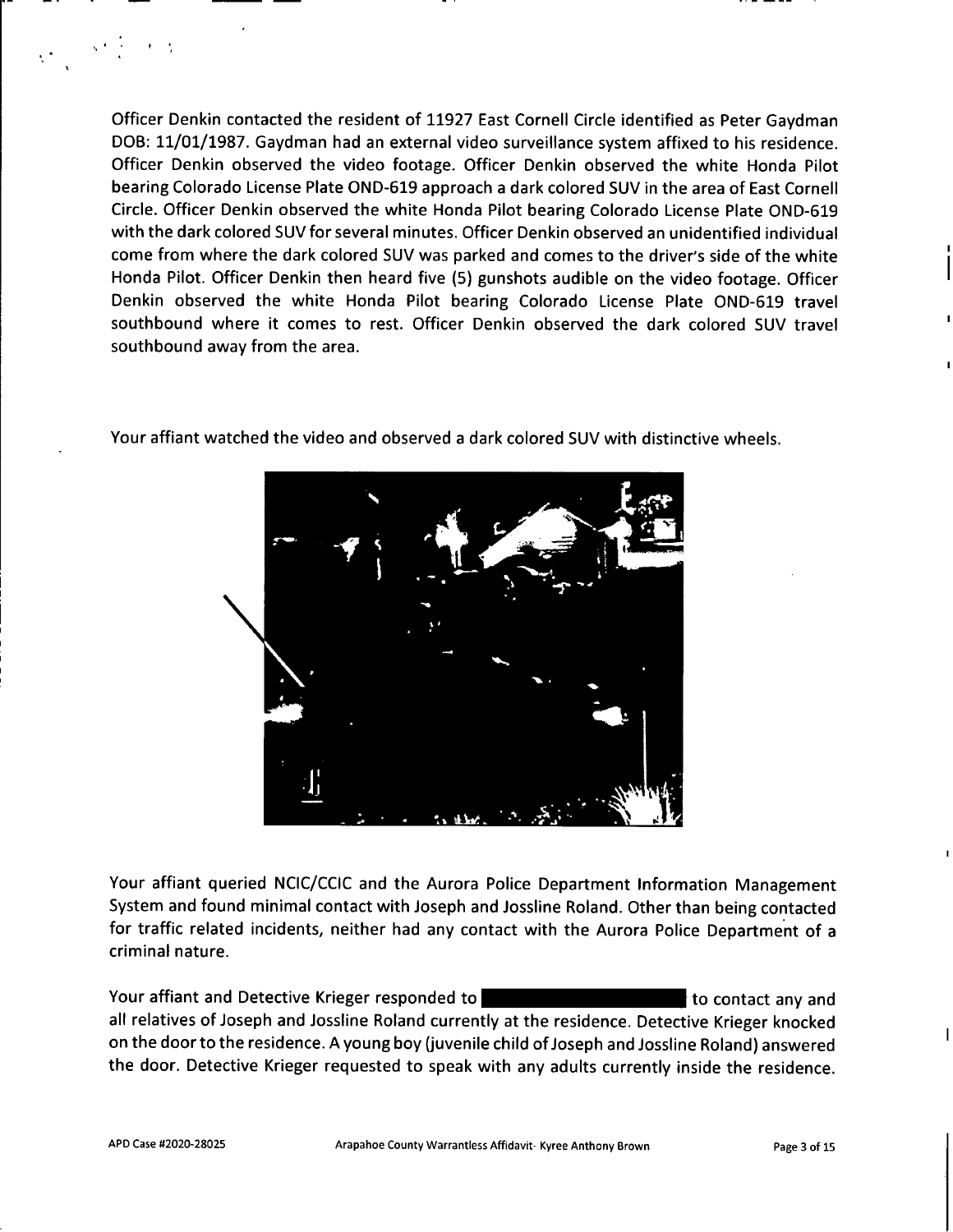**The young boy retrieved his seventeen** (17) year old step sister identified as | **DOB: 09/02/2002.**

**Madison Roland was the oldest individual at the residence at that time. Detective Krieger requested Madeiries Call another trusted adult to sit** with her. **Maddeir <b>Rolanda Contacted a female identified** as **Twila Morton DOB:** 06/09/1963. Morton responded to **H** to be with **Madison Lines I** while Detective Krieger spoke with her. **Roland told Detective Krieger that she did not have any other family members in Colorado at this time.**

**Detective** Krieger informed **Manual** *Rolanda <b>Rolanda* **that** her parents had been killed earlier in the **evening. Madison Roland told Detective Krieger that Jossline Roland is her step-mother. Madison Roland stated that she knew her parents had left the residence on August 14, 2020 at approximately 11:00 p.m. to purchase a vehicle in the area of the Southlands Shopping Center in Aurora, Colorado. Madison Roland told Detective Krieger that Joseph Roland (her father) "flips" cars for a living. Madison Roland told Detective Krieger that Joseph Roland uses Craigslist and Letgo to** find vehicles to purchase. **Manufarity 1 and 1 stated** her step-mother (Jossline Roland) **accompanied Joseph Roland to the vehicle purchase in order to drive their vehicle back to the residence. Madison Roland advised that Joseph Roland had advised her that he was going to be looking at a Toyota Rav 4 to possibly purchase at Southlands.**

**Madison Roland stated she was supposed to accompany Joseph Roland to the vehicle purchase, however,** she instead drove her boyfriend home. **Madding the Stated Joseph Roland (father) has two (2) cell phones, one for work purposes and one for personal use. Madison Roland stated Joseph Roland's cell phones are both iPhones. Madison Roland provided the passcode for Joseph Roland's cell phone.**

**The search warrant for the white Honda Pilot bearing Colorado License Plate OND-619 was reviewed and approved by 18th Judicial District Judge Vahle. Investigators Hunt, Olson and CSI Angela Cloud responded to 11763 East Cornell Circle to document the scene and collect any evidence located.**

**Inside the vehicle (white Honda Pilot OIMD-619) Investigator Hunt observed four (4) spent shell casings on the driver's side floorboard, <sup>a</sup> white Bank of America envelope with the number and letter 5K written on the front containing thirteen hundred dollars US Currency (\$1,300.00) located in the center console of the vehicle, and one of Joseph Roland's cell phones (identified as an iPhone).**

**Your affiant contacted Aurora Police Department Detective Del Matticks, currently assigned to the Aurora Police Department Crime Lab. Your affiant asked Detective Matticks to forensically analyze Joseph Roland's cell phone. Detective Matticks provided your affiant with a flash drive containing the information obtained from the cell phone.**

 $\label{eq:1} \mathcal{L}=\sum_{i=1}^n\mathcal{L}_i\left(\frac{1}{\sqrt{2}}\right)\mathcal{L}_i\left(\frac{1}{\sqrt{2}}\right)\mathcal{L}_i\left(\frac{1}{\sqrt{2}}\right).$ 

**i i**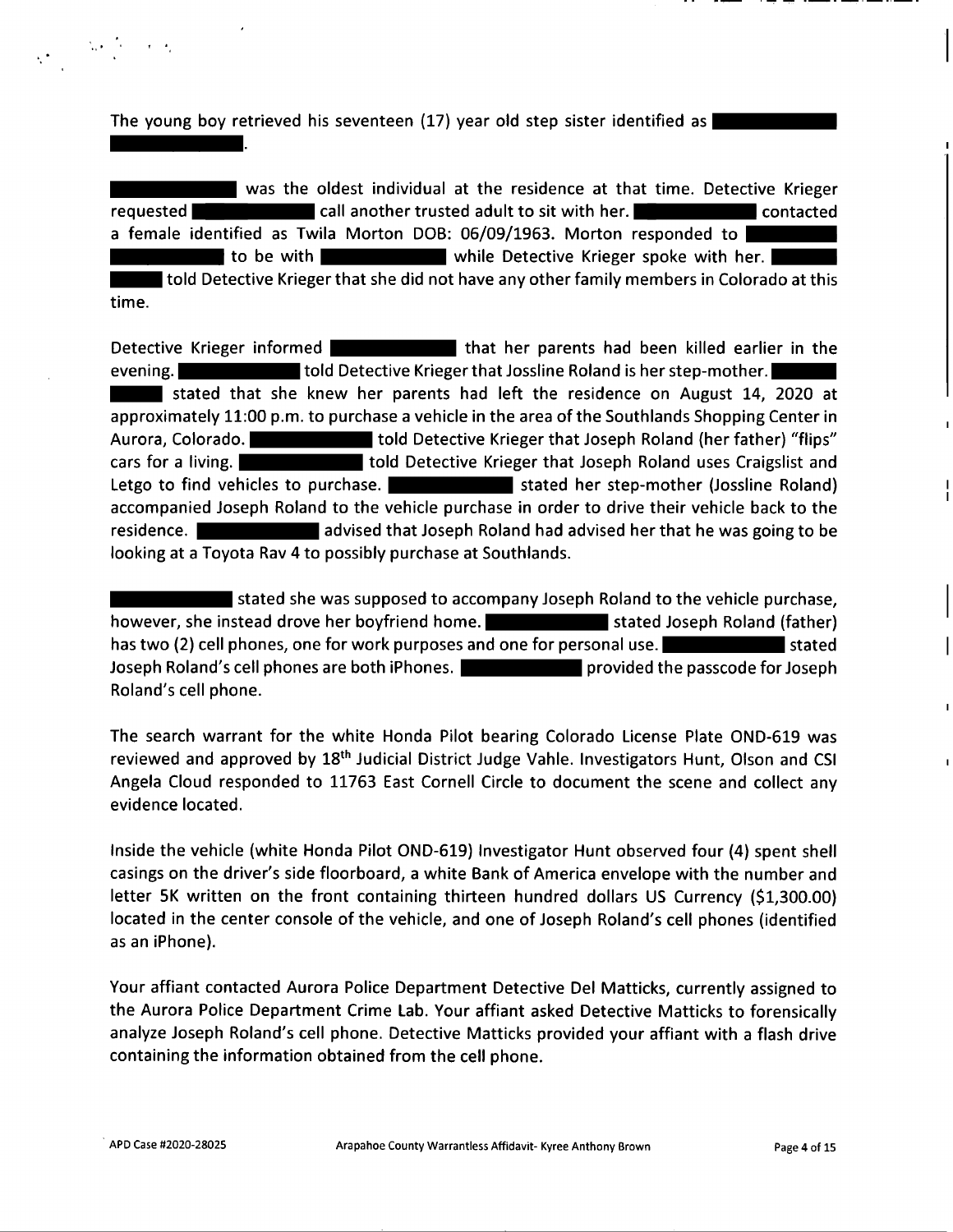**Your affiant also retrieved the cell phone from the Aurora Police Department Crime Lab and accessed the phone using the passcode. Your affiant located the Letgo application on Joseph Roland's cell phone. Your affiant opened the Letgo application and located a post of a vehicle for** sale in a list accessed by Joseph Roland. The vehicle for sale was a 2017 blue in color Toyota Rav4. **The price of the vehicle was listed at five thousand dollars (\$5000.00). The distinctive wheels matched the wheels seen by your affiant on the surveillance video from the shooting location near 11927 East Cornell Circle.**

**Your affiant also retrieved the cell phone from the Aurora Police Department Crime Lab and accessed the phone using the passcode. Your affiant located the Letgo application on Joseph Roland's cell phone. Your affiant opened the Letgo application and located a post of a vehicle for** sale in a list accessed by Joseph Roland. The vehicle for sale was a 2017 Toyota Rav4. The price **of the vehicle was listed at five thousand dollars (\$5000.00). The distinctive wheels matched the wheels seen by your affiant on the surveillance video from the shooting location 11927 East Cornell Circle.**



**Your affiant observed the Letgo user that posted the 2017 Toyota Rav4 for sale was identified as James Worthy. Your affiant observed that James Worthy has not posted anything else for sale on Letgo. Your affiant observed that James Worthy has not purchased anything on Letsgo. Your affiant also observed James Worthy has not been reviewed by any other Letgo users. Your affiant observed the James Worthy's Letgo account was verified with an undisclosed phone number.**

 \* •

**I**

 $\overline{\phantom{a}}$ 

 $\mathbf{I}$ 

 $\mathsf{l}$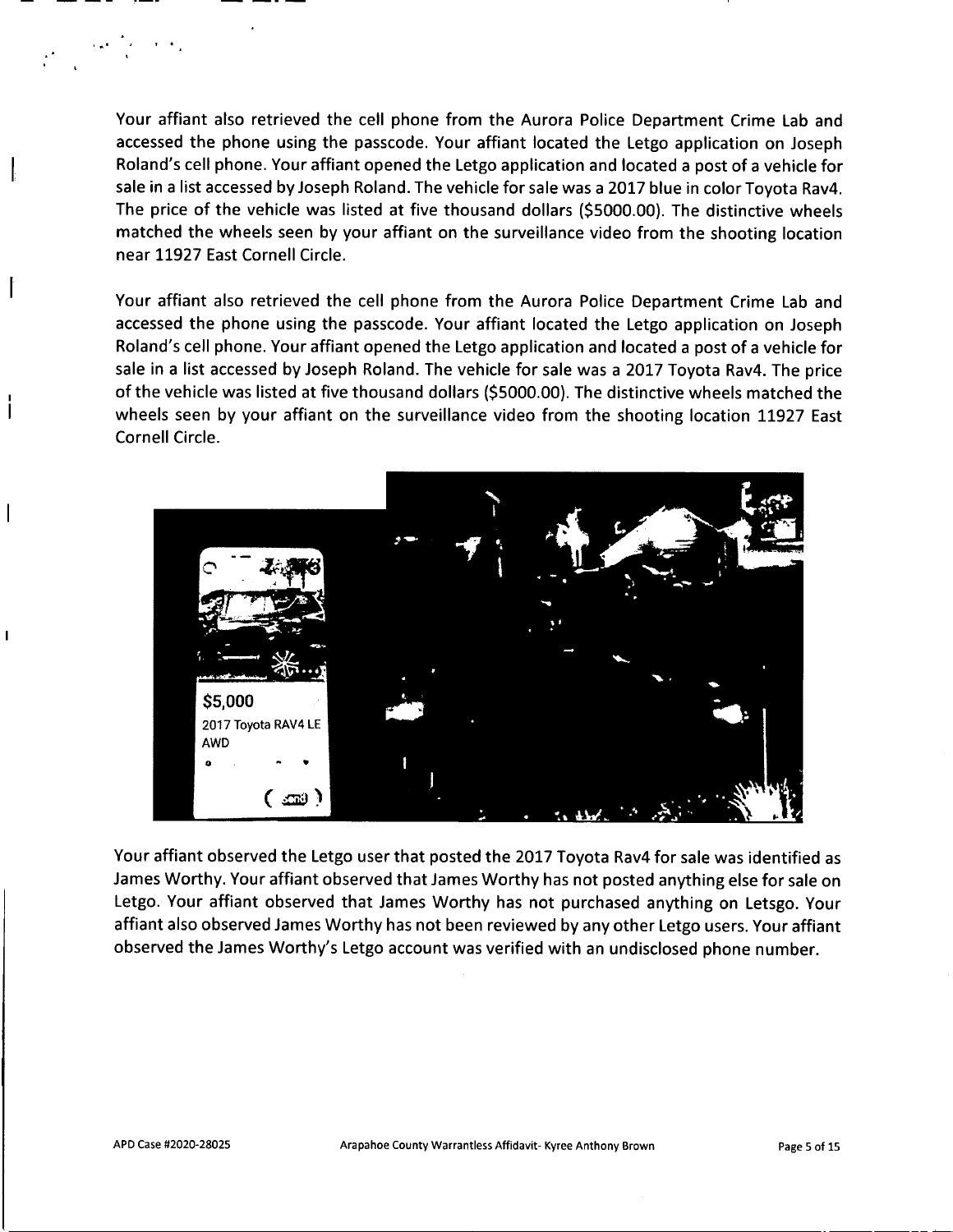

.

I <sup>4</sup> ,• *<sup>4</sup>*

Your affiant also located a Letgo chat between Joseph Roland and James Worthy. The "chat" was contained on James Roland's cell phone within the Letgo application. Your affiant observed the same photograph of the 2017 Toyota Rav4 at the top of the chat between James Roland and James Worthy.



**I**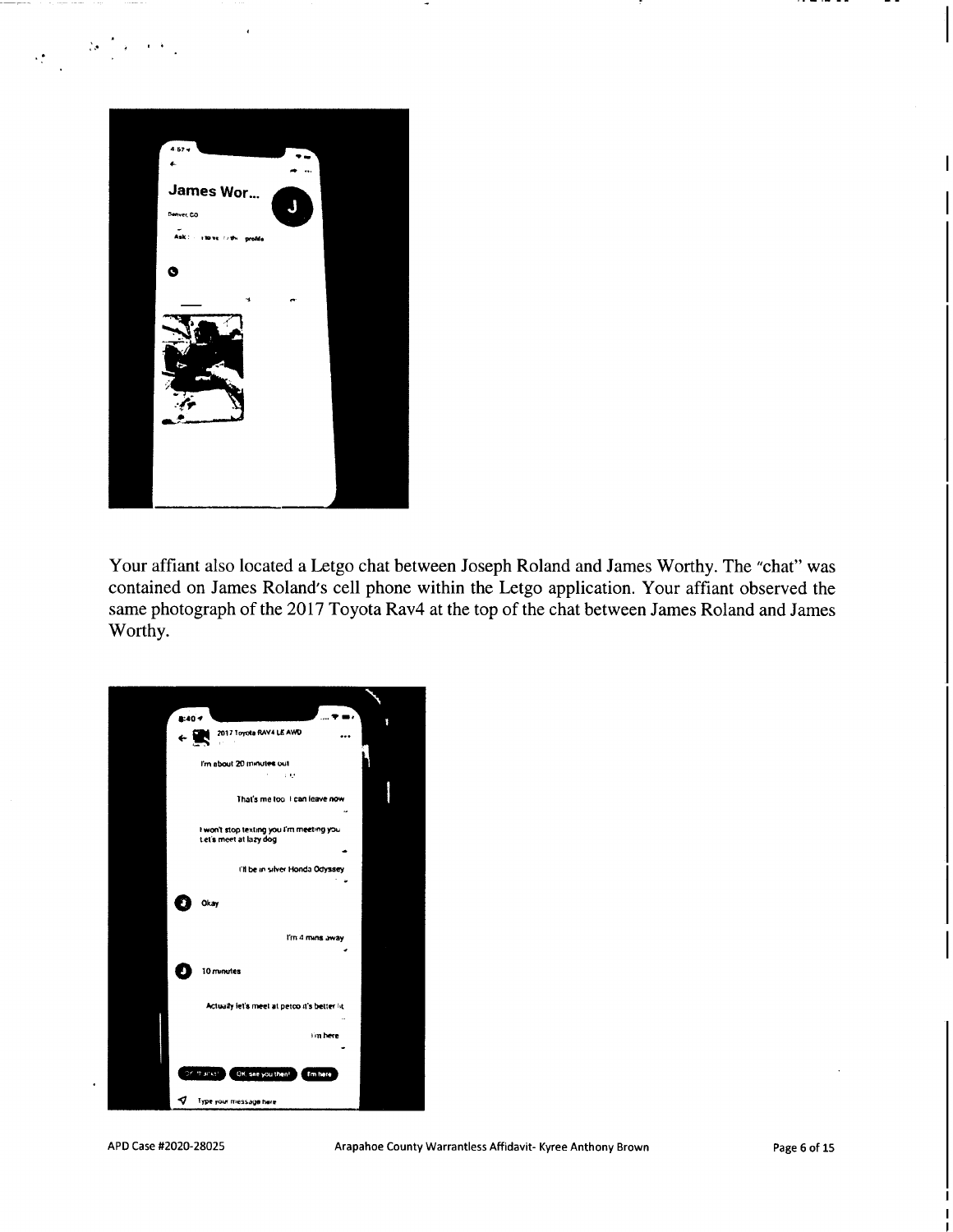On August 17, 2020 Your affiant was notified that a 2017 Toyota Rav4 was stolen from 5122 North **Dillon Street, Denver, Colorado on August 9, 2020. The motor vehicle theft was documented under Denver Police Department Case Number <sup>2020</sup>-48044. The <sup>2017</sup> Toyota Rav<sup>4</sup> bearing Colorado License Plate SOH-<sup>848</sup> was located and recovered at <sup>422</sup> North Jamaica Street, Aurora,** Colorado on August 15, 2020 (after the shooting occurred). The 2017 Toyota Rav4 was ignited, however, the fire burned out quickly. The Toyota Rav4 bearing Colorado License Plate SOH-848 **was towed to the Aurora Police Department Seizure Bay located at the Aurora Police Department Impound Facility.**

Your affiant observed the 2017 Toyota Rav4 for sale on Letgo, posted by James Worthy listed a **Vehicle Identification Number of. Investigator Sutherland queried the Department of Motor Vehicles regarding Colorado License Plate Number SOH-848. The vehicle identification number** for the 2017 Toyota Rav4 bearing Colorado License Plate SOH-848 is 2T3BFREV2HW557497. The **vehicle identification number posted by James Worthy in the Letgo application VIN Check Report is 2T3BFREV2HW557497. The vehicle identification numbers are the same.**

| $\mathcal{L}$                         | 9623                                           |
|---------------------------------------|------------------------------------------------|
| X The Check Report: 2017 Toyota RAV4  |                                                |
| Julian Nulfillin<br>$V_{\rm{eff}}$    |                                                |
| 2TouFhovieRW557497                    |                                                |
| $R = \sigma^2 = \sigma$<br>2020-03-14 |                                                |
|                                       |                                                |
| <b>Green Country</b><br>✓             | 1 None                                         |
| $\sim 10^{10}$                        | $\mathcal{A} \in \mathcal{A}$ .<br><br>:4 None |
| $\sim$ Au (<br>Ø                      | $\Delta \mathbf{x}$<br>- 1 N                   |
|                                       |                                                |
| \$5,000                               | $\mathbf C$                                    |
|                                       | 2017 Toyota RAV4 LE                            |
| <b>AWD</b>                            |                                                |
|                                       |                                                |
| O 3 days                              | $\bullet$ 304 $\bullet$ 17                     |
|                                       |                                                |
| Chat with<br>lames                    | Sent                                           |

**4 i**

**Detective Krieger contacted Aurora Police Department Investigator Andrew McDermott. Investigator McDermott told your affiant that the extraction process for Infotainment is possibly consumptive / destructive once the "chip" for the module has been removed.**

**I**

**i**

**i**

I

I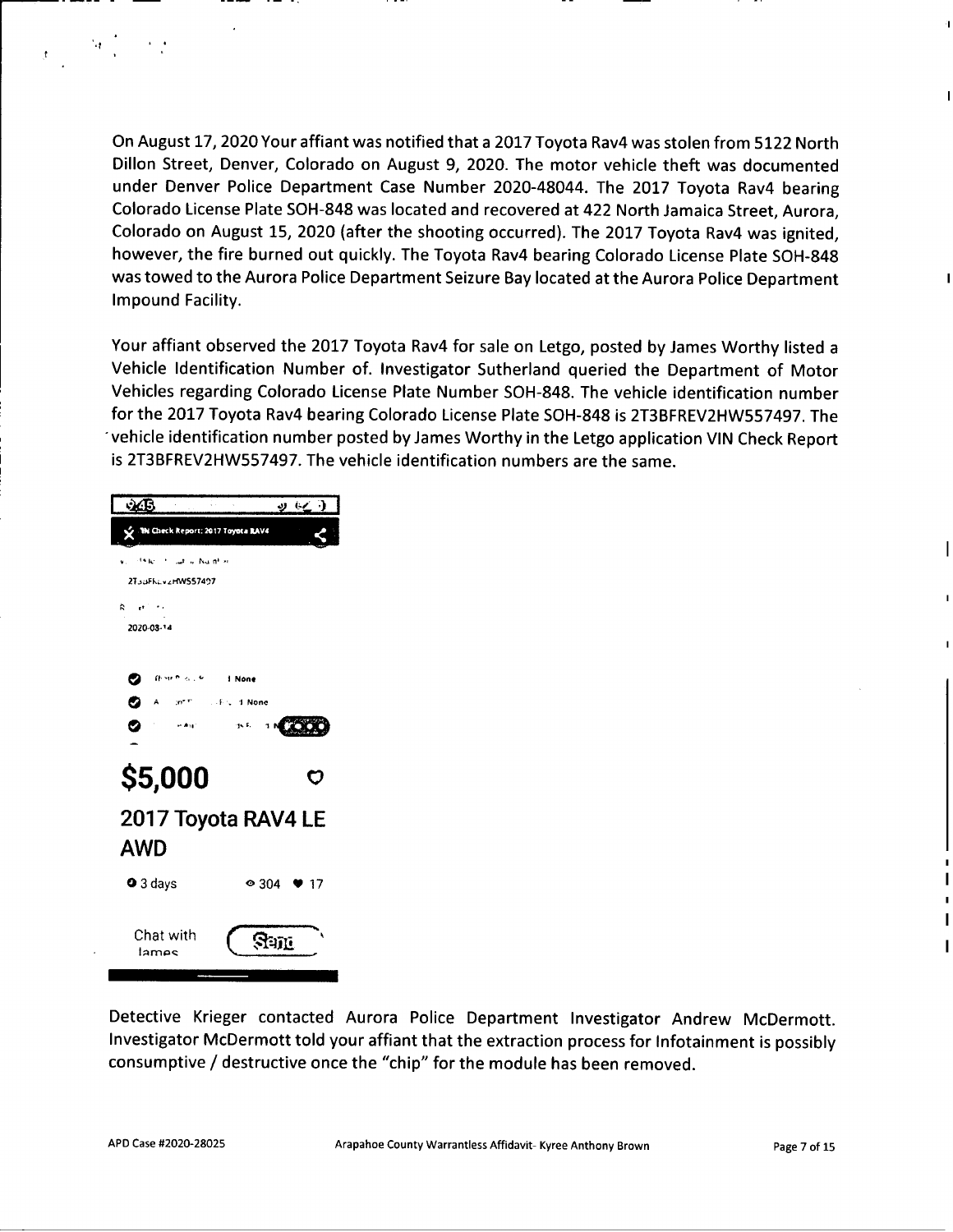**Investigator McDermott stated the extraction process of the physical evidence will be performed at the Aurora Police Department Impound Facility, however the processing of the data may have to be sent to a corporate office located in another state. A copy of the information provided when the chip is removed from the module will be retained.**

**Investigator McDermott told Detective Krieger that the general make and model (2017 Toyota Rav4) is not currently supported by the Infotainment System, however, the extraction of the chip and processing, analyzing, and supplying of information possibly contained on the chip is possible.**

**Detective Krieger is also aware that the possibility of the data and information not being contained on the chip within the vehicle is in existence. Detective Krieger knows that in order to capture the information, the suspect would've had to connect an electronic device while inside the vehicle. Detective Krieger knows through previous investigations that the information Detective Krieger is requesting may not be stored on the chip inside the vehicle. However, Detective Krieger's goal is to perform a complete and thorough investigation to both identify and exonerate individuals involved in this case.**

**On August 19, 2020 your affiant queried the Letgo application, your affiant told your affiant that the user "James Worthy" was no longer appearing in the application as an active user (it is possible the account was deleted or inactivated), your affiant searched ads in Letgo for 2017 Toyota Rav4. Your affiant told Detective Krieger that another user, identified as Jessica Harlan, had posted the same vehicle for sale (2017 Toyota Rav4) as previously posted for sale by "James Worthy". The pictures used to post the vehicle for sale are identical. Detective Krieger believes** based on the similarity of the pictures, the similarity of and the vehicle posted for sale that the **account holder "James Worthy" created a new profile under the name of Jessica Harlan. Detective Krieger also informs the court that the vehicle posted for sale by Jessica Harlan is currently stored at the Aurora Police Department Impound Facility, thus making the ad for the vehicle for sale fictitious.**

**Detective Krieger requested the same information on the account Jessica Harlan as Detective Krieger requested for James Worthy, as Detective Krieger believes they are related and can further the investigation and assist in identifying the suspect in the double homicide which occurred at 11763 East Cornell Circle.**

**On August 20, 2020 Detective Krieger authored <sup>a</sup> search warrant for the extraction of the Infotainment system contained within the 2017 Toyota Rav4. On August 21, 2020 The Infotainment warrant was reviewed and approved by 18th Judicial District Magistrate Kathleen Janski.**

**On August 26, 2020 your affiant and Detective Krieger met with Aurora Police Department Officer Investigator Andrew McDermott at the Aurora Police Department Impound Facility. Investigator McDermott is currently assigned to the RAVEN (Regional Anti-Violence Enforcement Network)**

**,** \*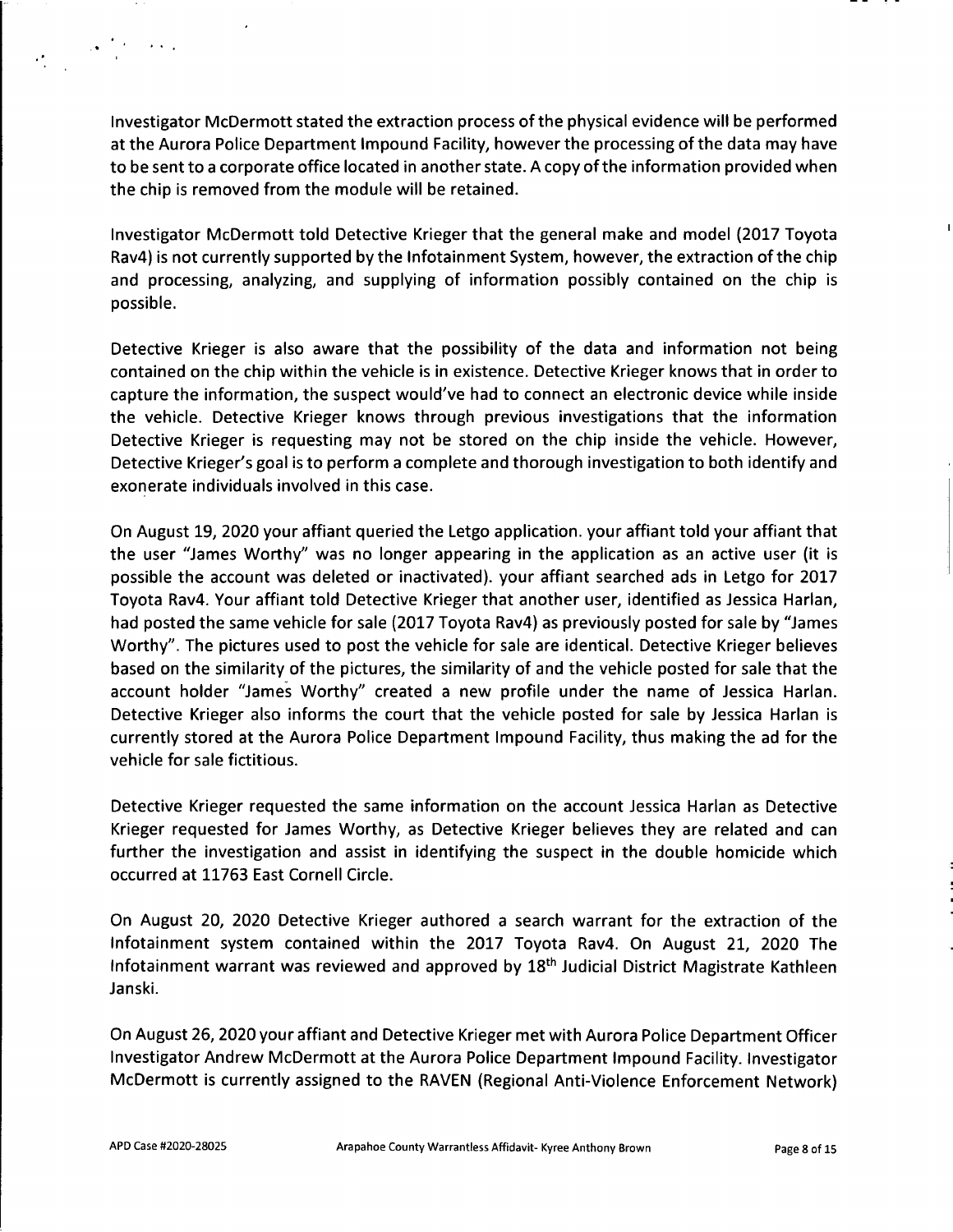• »

**I**

 $\mathbf{I}$ 

I

**taskforce which focuses on violent crime and the apprehension of criminals involved commission of violent crime.**

**Your affiant, Detective Krieger, and Investigator McDermott were at the Aurora Police Department Impound Facility to execute the Infotainment search warrant. Investigator Mark** Hodges with CMATT (a metro auto theft task force) who is trained in the extraction of the module **met us at the Aurora Police Department Impound Facility and removed the module.**

**On August 26, <sup>2020</sup> Detective Krieger received information regarding the production of records court order issued to Letgo. The information included the subscriber information / account holder email address as kyreeb76@fimail.com Minimal other information about the subscriber** / account holder was provided (no phone number, no name, a fictious address). In speaking with **Investigator McDermott about the case and information obtained, it was determined that an emergency order issued to google to obtain the subscriber information on the email account was necessary. The emergency order on the gmail.com account may provide <sup>a</sup> name, <sup>a</sup> phone number, and other identifying information.**

**On August <sup>26</sup>, <sup>2020</sup>, Detective McDermott reviewed the responsive data received from Letgo regarding the letgo account associate with user name "Jessica Harlan" and email address "kyreeb76@gmail.com."**

The responsive data included subscriber information (listed above), a list of items that were listed for sale by the user of the account, a chat log, and an event summary (event-ios). Detective **McDermott noted that the event summary contained <sup>a</sup> list of the activity conducted, <sup>a</sup> date/time** column (occurred at), and a column for the IP address that was used to access the account during **each activity conducted. The data in the date and time column needed to be reformatted in excel so that it could be deciphered and compared to the dates and times listed in the chat log. Detective McDermott made this conversion in excel, without modifying the original data.**

**Detective McDermott focused only on the conversations in the chat log that occurred between** the suspect account ("Jessica Harlan") and the known victim account under user name "Rizzo" **and email address ioewroland@vahoo.com. This conversation was assigned conversation ID #** 1e2cd886-1b16-4b0a-b604-347cf3077c34 by Letgo and Detective McDermott used that **conversation ID to filter down to just the conversation between the suspect and victim account. Detective McDermott noted that this conversation occurred on August <sup>15</sup>, <sup>2020</sup>, from approximately 10:02PM to <sup>11</sup>:02PM (MST).**

**Detective McDermott then compared the event summary log to the chat log and found specific instances in which the times messages were sent by the suspect account correlated to message events in the event log. Detective McDermott noted that the only IPv<sup>4</sup> address used by the suspect account during the conversation with the victim account was 174.198.129.195.**

**Detective McDermott knew that IP addresses can be resolved to cellular devices and/or physical locations and has performed this task in numerous investigations.**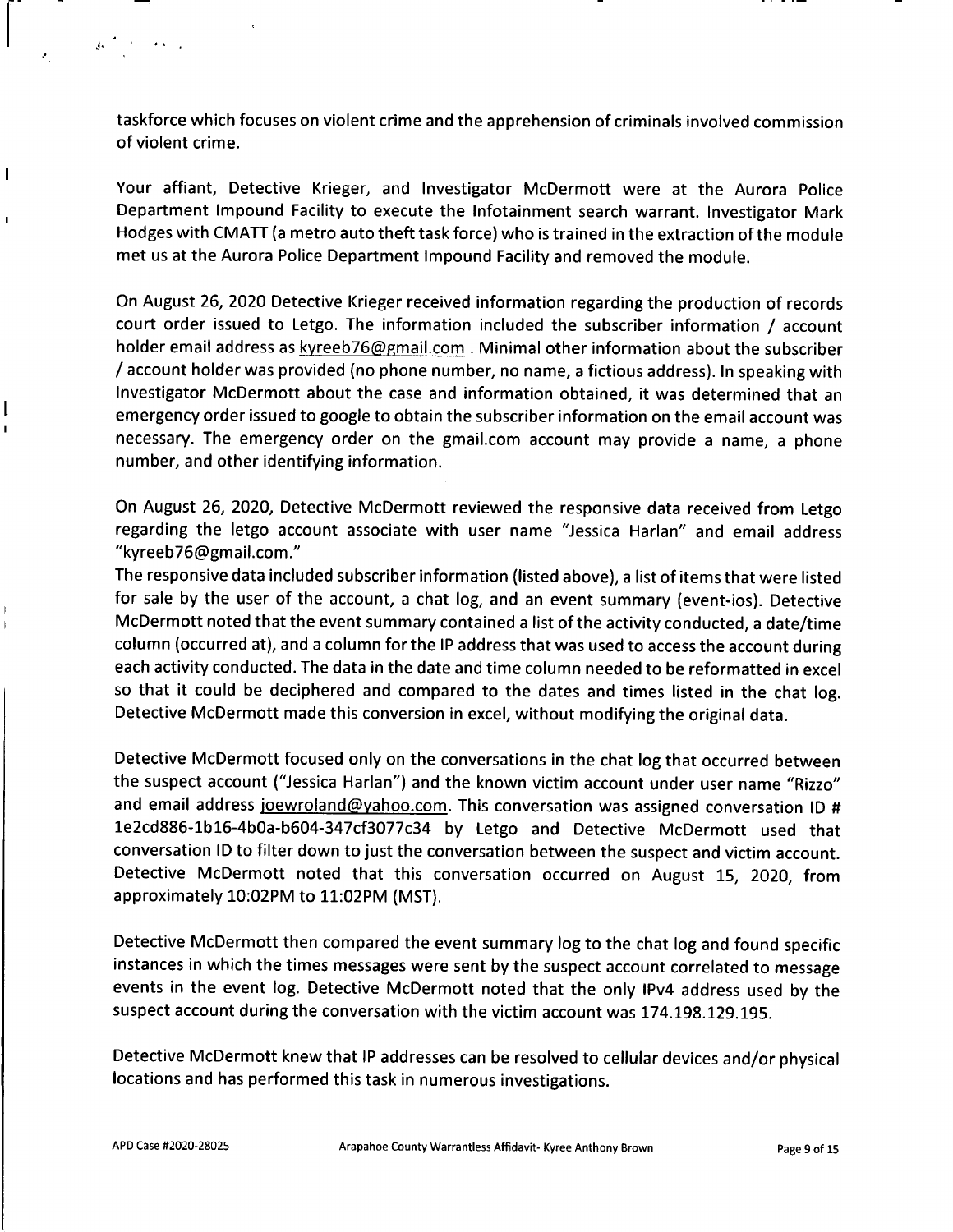**Detective McDermott used <sup>a</sup> publicly accessible search engine to determine that this IP address was issued by Verizon Wireless. Detective McDermott knew that this meant that the suspect in this case used <sup>a</sup> cell phone or other wireless device that was serviced by Verizon Wireless to arrange the meeting with the victims.**

**Detective McDermott contacted the Verizon Security Assistance Team (VAST) and spoke with Grant F. Detective McDermott confirmed that Verizon could resolve this IP address to cellular** devices that used it at a specific time. However, the results would include all phones that had access to that IPv4 address, to include phones across the Nation and here in Colorado. Detective **McDermott understood this to mean that the responsive data would include the phone number related to the suspect device, along with numbers that were not related to this investigation at all. Detective McDermott also knew that, if the request for this information included more than** one time the IP address was used by the suspect, then it would be possible to determine which **phone number the suspect had.**

**Detective McDermott conferred with your affiant and determined that the likely hood of this** suspect or suspects setting up another "sale" through Letgo was high, and that the likelihood of **an innocent citizen being robbed and/or murdered was significant.**

**Detective McDermott contacted Verizon and requested an emergency disclosure** <sup>i</sup> **regarding the cellular phone numbers that accessed IPv<sup>4</sup> 174.198.129.195 at specific times during the Letgo conversation between the suspect and victims. <sup>A</sup> list of the times provided to Verizon is included below. These times are in UTC, as provided by Letgo:**

**• 08/15/2020 at 04:19:12**

**>**

i

- **• 08/15/2020 at 04:24:05**
- **• 08/15/2020 at 04:31:28**
- **• 08/15/2020 at 04:56:14**

**Detective McDermott received responsive data from Verizon and analyzed it. There were approximately 164 unique phone numbers in this data set. Detective McDermott also found that the times associated with these numbers were represented in the beginning and end time of the** IP session. This meant that the IP access log contained a time range instead of a single point in **time.**

**Detective McDermott used times that messages were sent by the suspect to the victim and** compared it to the time ranges in the IP access log to narrow down the list of possible suspect **numbers. This was difficult as many IP sessions lasted for several hours.**

**Detective McDermott had also noted that the subscriber information for the suspect account contained <sup>a</sup> Gmail email address. Detective McDermott knew that most, if not all, third party applications used to buy and sell items take steps to authenticate the user account before allowing access to their system. Some applications do this by verifying <sup>a</sup> cell phone number while**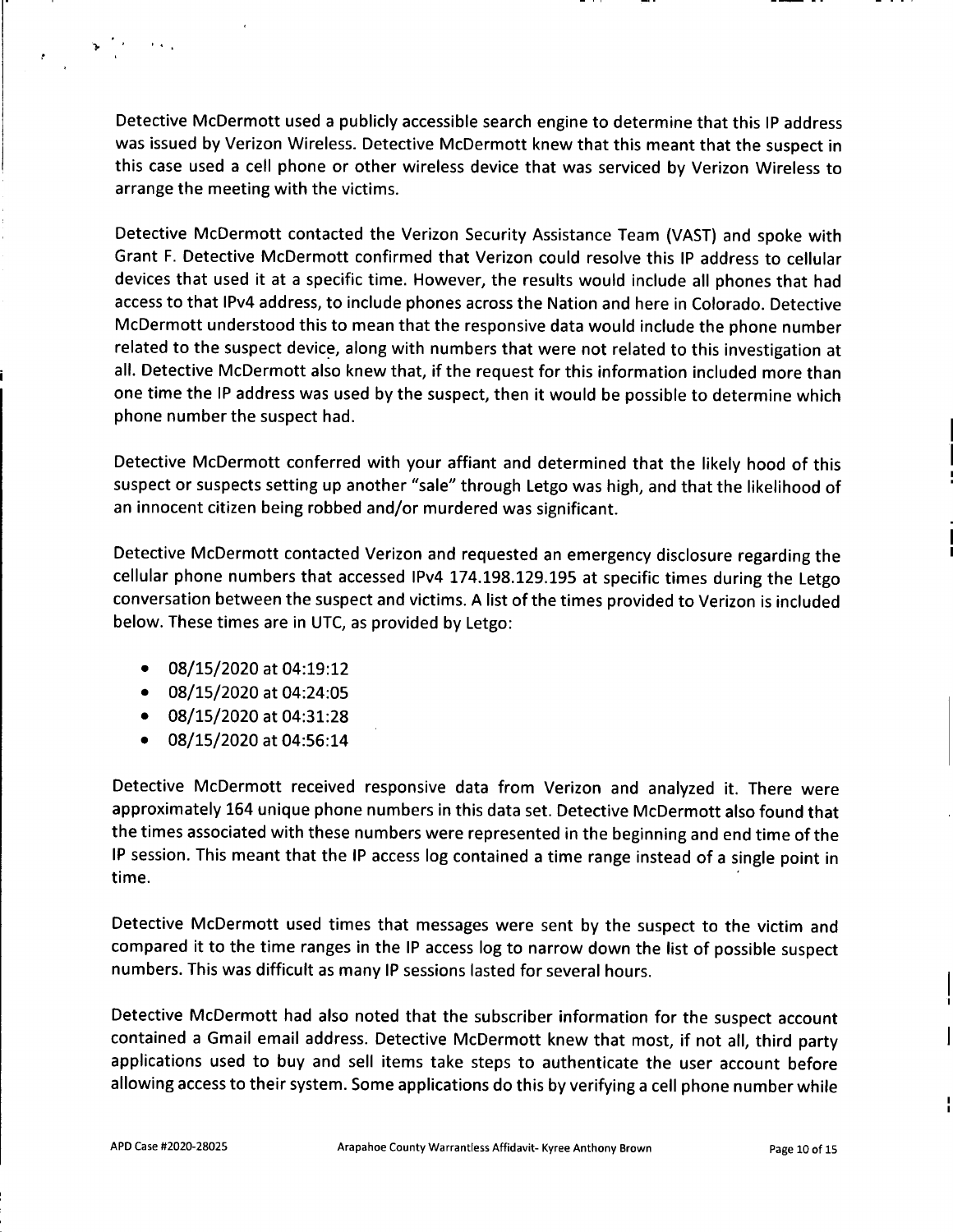**others use an email address. Detective McDermott concluded that, at least in this instance, Letgo used the Gmail address kyreeb76(5)gmail.com to verify the suspect account.**

**Detective McDermott knew that Google is the service provider for Gmail addresses and that they maintain account information for each of the email addresses they issue. Additionally, Detective McDermott knew that Google uses <sup>a</sup> similar verification process to establish accounts and that this typically involves using <sup>a</sup> verified cell phone number. Lastly, Detective McDermott knew that Google keeps IP address access logs related instances in which their customers access their accounts.**

**Detective McDermott contacted Google via their law enforcement portal (LERS) and requested an emergency disclosure of the account information associated with Gmail address kyreeb76@gmail.com.**

**Detective McDermott received responsive data and found that the account was listed in the name of Kyree Brown and that cellular phone number 720-392-5229 was listed as the account recovery phone number, the sign in phone number, and the user phone number. <sup>A</sup> screen shot containing that information is included below for reference.**

| <b>GOOGLE SUBSCRIBER INFORMATION</b>                                                                                                               |
|----------------------------------------------------------------------------------------------------------------------------------------------------|
| Name: Kyree Brown<br>e-Mail: kyreeb76@gmail.com<br>Alternate e-Mails:                                                                              |
| Deletion Date:<br>Deletion IP:                                                                                                                     |
| Last Logins: 2020-08-06 12:58:29 UTC, 2020-06-03 23:15:14 UTC                                                                                      |
| <b>ACCOUNT RECOVERY</b>                                                                                                                            |
| Contact e-Mail: kyreeb76@gmail.com<br>Recovery e-Mail: Brownkyree65@gmail.com<br>Recovery SMS: +17203925229 [US]                                   |
| <b>PHONE NUMBERS</b>                                                                                                                               |
| Signin Phone Numbers: +17203925229 [US]<br>User Phone Numbers: +17203925229 [US]<br>Reachable Phone Numbers:<br>2-Step Verification Phone Numbers: |

**Detective McDermott knew that this meant the Google had verified the authenticity of this phone number prior to associating it with the account. Detective McDermott searched for phone number <sup>720</sup>-392-5229 in the IP access logs provided by Verizon and referenced above.**

**Detective McDermott found that this number appeared three times in the IP access log and each instance was related to <sup>a</sup> period of time that included the times that messages were sent from the suspect account to the victim account. Those instances are listed below.**

| <b>MSISDN</b> | MBL IP Addr NAT   Port |           | Alloc   Port |           | <b>Dealloc</b> |
|---------------|------------------------|-----------|--------------|-----------|----------------|
|               |                        | Date/Time |              | Date/Time |                |

\*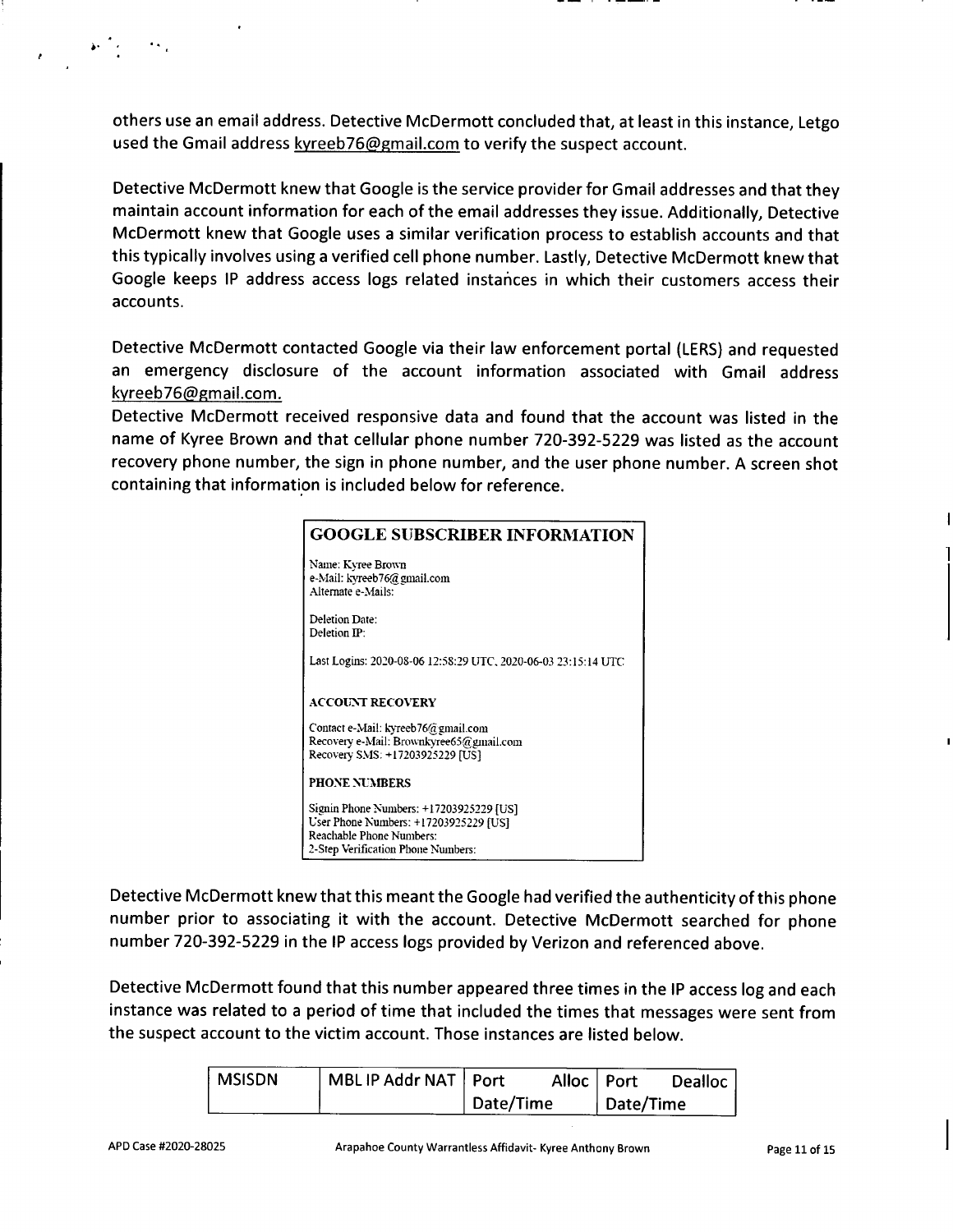| 7203925229 | 174.198.129.195 | 8/15/2020         | 8/15/2020      |
|------------|-----------------|-------------------|----------------|
|            |                 | 2:41              | 19:19          |
| 7203925229 | 174.198.129.195 | 8/15/2020<br>3:36 | 8/15/2020 5:15 |
| 7203925229 | 174.198.129.195 | 8/15/2020<br>3:56 | 8/15/2020 4:26 |

**Detective McDermott knew that IP sessions can have significant duration and sometimes overlap. Detective McDermott noted that the times the messages were sent from the suspect to the victim were included in the range between the Port Allocation time and the Port Deallocation** time and that the last message on August 15, 2020, at 05:02 (UTC) is included in the range of the **second IP session.**

**Detective McDermott concluded that cellular phone number <sup>720</sup>-392-<sup>5229</sup> was the phone number used to set up the Gmail account that was used to authenticate the Letgo account that the suspect used during this homicide. Furthermore, Detective McDermott determined that the Verizon cellular device associated with phone number <sup>720</sup>-392-<sup>5229</sup> was used by the suspect to access the Letgo application and communicate with the victim to arrange the meeting that resulted in the death of the victims in this case.**

**Detective McDermott contacted Verizon Wireless and requested emergency pings be initiated and that an emergency pen register, trap and trace be installed on cellular phone number <sup>720</sup>- <sup>392</sup>-5229. Verizon honored this request and Detective McDermott received responsive data.**

**On August 26, 2020 at approximately 9:20PM Detective McDermott was able to determine that the cellular device associated with <sup>720</sup>-392-<sup>5229</sup> was in the area East Mississippi Avenue and South Sable Street in Aurora. Detective McDermott and other investigators travelled to that location and began to attempt to locate the cellular device. From that point until approximately <sup>1</sup>:00AM,the user of that device travelled throughout Aurora and Denver and investigators were not able to physically locate it.**

Efforts to locate that device are ongoing as of the writing of this affidavit, and the pings and pen **register/trap and trace associated with this account will need to be continued until the location of the device can be determined.**

**On August <sup>27</sup>, <sup>2020</sup> Investigator McDermott issued an emergency order to Verizon to supply call** detail records, RTT data, etc concerning the telephone number 720-329-5229. This was done to **further the investigation as well as assist in identifying the suspect responsible for the homicide. Investigator McDermott contacted Detective Krieger and stated the cell phone <sup>720</sup>-329-<sup>5229</sup> was located at the Southlands Mall (East Orchard Road and South Central Street meeting place** prior to the homicide) the homicide location 11763 East Cornell Circle, as well as the location for **the abandoned stolen Toyota Rav4 422 North Jamaica Street.**

 $\label{eq:3.1} \mathbf{M}^{(2)}_{\text{max}}(t) \geq \epsilon_{\text{max}}$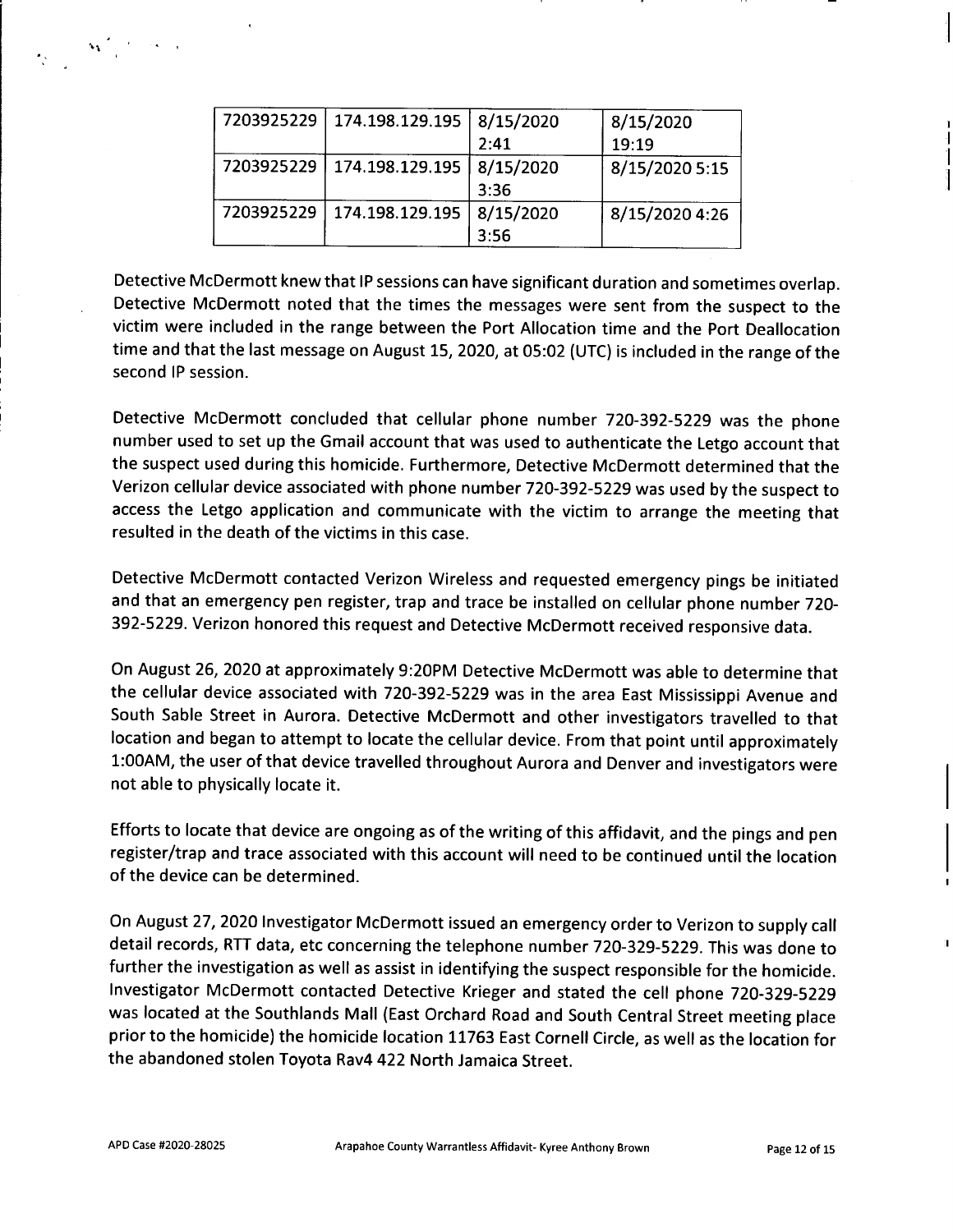**Investigator McDermott had previously authored and executed emergency orders to produce records for the cellular phone number, 720-329-5229 which were received back from the respective service provider, Verizon.**

**The records, which were provided by the cellular service company (Verizon), were in electronic/digital format. Utilizing <sup>a</sup> software analytical tool, NIGHTHAWK LEOVision (NHLV),** Investigator McDermott conducted an analysis of the call detail records (CDR's) obtained for 720-329-5229 associated to Kyree Brown and the email address kyreeb76@gmail.com. It is important **to note that Investigator McDermott did not manipulate the raw data that received from the service provider, reference the court orders to produce, and simply uploaded the raw data into NHLV. NHLV does not change or manipulate the data records uploaded, rather NHLV conducts correlative analytics and then displays the data using multiple interactive tools. These tools constitute <sup>a</sup> user interface that allows an investigator to visualize the data in part related to temporal and geographic features associated with individual records provided by the service providers. Additionally an investigator can conduct correlation and relational analytics between and within data sets.**

On August 27, 2020 the phone number 720-329-5229 was isolated to the area of 2349 North Elmira Street, Aurora, Colorado. The phone and phone number are currently in the area still, near **<sup>a</sup> residential neighborhood. Investigator McDermott observed two males working on repairing <sup>a</sup> vehicle in the same area as the isolation of the cell phone.**

**On August <sup>27</sup>, 2020 Investigator McDermott notified your affiant that the male, Kyree Brown was** in a shed located at 2349 North Elmira Street, the same location where the cell phone 720-329-**5229 was isolated.**

**Based on the investigation thus far, the Letgo account registered to the email** kyreeb76@gmail.com was associated to a male by the name of Kyree Brown. The email address **was associated to <sup>a</sup> phone number through the reconciliation of the IP addresses within the Letgo** application to phone number 720-329-5229. The phone with phone number 720-329-5229 was **located at all three important locations to the episode; the meet at Southlands Mall in Aurora, the homicide location at <sup>11763</sup> East Cornell Circle, and the abandonment of the Toyota Rav<sup>4</sup> at** 422 North Jamaica Street. The phone number was associated to Kyree Brown DOB: 04/07/2002 **through prior contacts with the Denver Police Department and the Aurora Police Department.** The phone number 720-329-5229 was isolated to the area of 2349 North Elmira Street, Aurora, **Colorado. Kyree Brown was positively identified as being in the same area, near the vehicle under repair, and near the shed by Investigator McDermott. The likelihood that another person, not Kyree Brown, would randomly choose those three locations and not be the suspect in the homicide is statistically rare.**

**Detective McDermott positively identified Kyree Brown as being present at <sup>2349</sup> North Elmira Street and in possession of the phone with the listed number of 720-329-5229. Detective McDermott visually identified Kyree Brown from mugshots of prior arrests in Denver and Aurora.**

\* ' «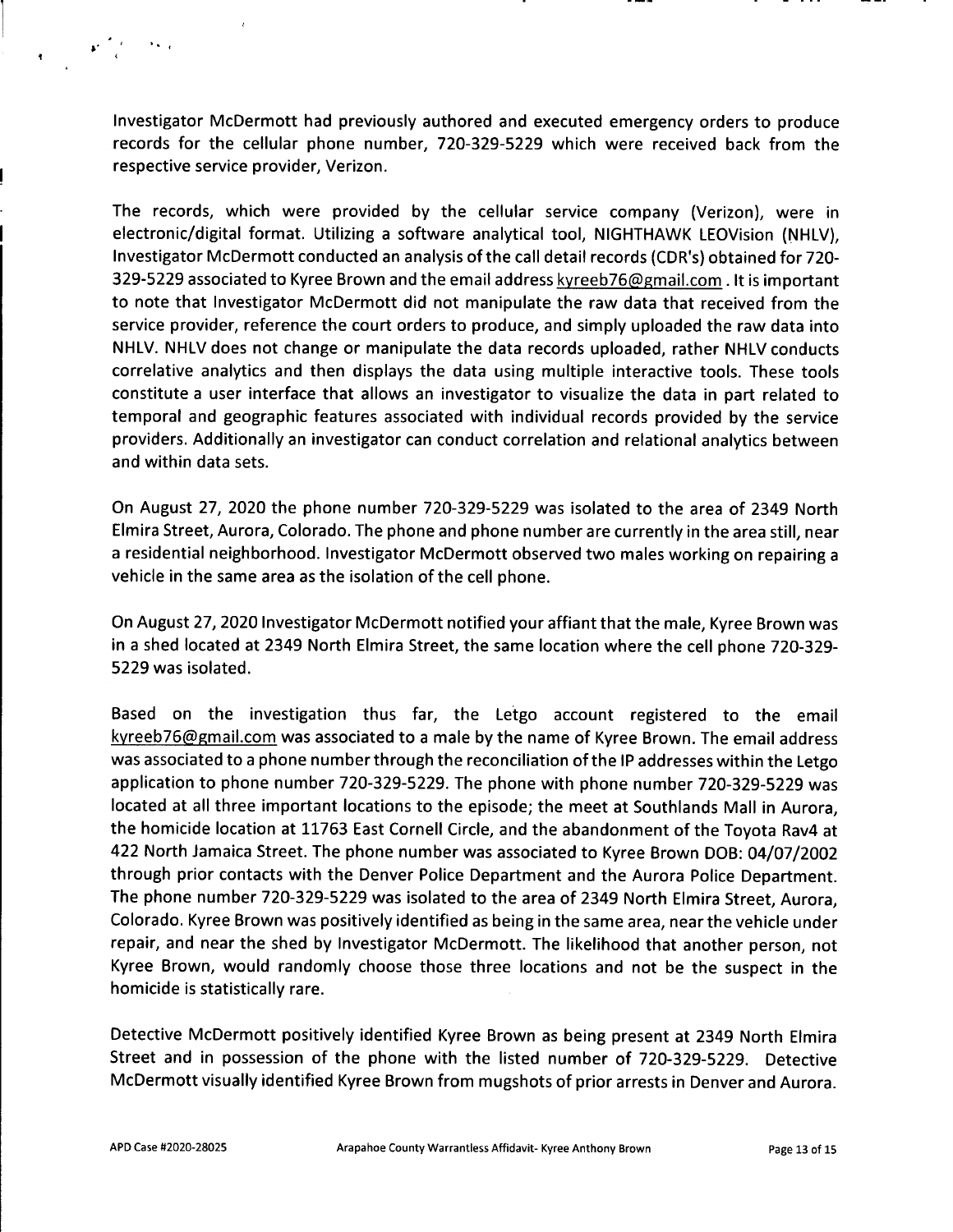**Uniformed officers from the Aurora Police Department attempted to contact Kyree Brown and** Adam Perales DOB: 09/23/82 who was driving a Dodge Ram pickup truck. Adam Perales fled **from the scene while Kyree Brown was <sup>a</sup> passenger in the truck. This action culminated in <sup>a</sup> vehicular pursuit which was terminated near the intersection of Martin Luther King Boulevard and East 29th Avenue in Denver.**

**Kyree Brown and Adam Perales were ordered out of the truck by officers on scene and taken into custody without further incident. Both were then transported to the Aurora Police Department Headquarters building located at 15001East Alameda Parkway.**

**Your affiant and Detective Krieger interviewed Adam Perales at HQ whereas it was determined that he had no knowledge or involvement in this homicide investigation. Perales was held on bond on unrelated criminal charges at the Aurora Detention Facility.**

**Your affiant and Detective Krieger then spoke with Kyree Brown at HQ. Your affiant read Kyree Brown his Miranda Rights direct from <sup>a</sup> department issued Miranda Rights Advisement card. Kyree Brown advised that he understood his rights and indicated that he wished to speak us.**

**During the interview Kyree Brown admitted that he and an unnamed friend of his had stolen the** mentioned Rav4 while it was parked in the street in a neighborhood in Montbello (Denver). Kyree **Brown admitted to having possessed this vehicle for several days before postingit for sale on the Letgo app.**

**Kyree Brown was shown the photographs that were posted on Letgo and advised that he was the one who had taken the pictures.**

**Kyree Brown admitted to meeting with victims Joseph and Jossline Roland at Southlands on August <sup>14</sup>, <sup>2020</sup>. Kyree Brown stated that he had communicated with Joseph by means of the Letgo app prior to meeting him and Jossline.**

**Kyree Brown stated that he had told Joseph that he had accidently brought the wrong vehicle title to Southlands and indicated that both victims then followed him across town to the area of the crime scene near 11763 East Cornell Circle.**

**Kyree Brown stated that the victims followed him as he pulled into the complex and had parked behind him when he stopped. Brown then described exiting the stolen Rav<sup>4</sup> and contacting Joseph and Jossline through the driver side window.**

**Kyree Brown shared that he then produced <sup>a</sup> <sup>9</sup>mm handgun in his right hand which he pointed at Joseph and demanded the money. Brown said that Joseph then grabbed his arm and indicated that the victims vehicle began moving. Brown advised he then made the decision to shoot Joseph and indicated that during this time that he accidently shot Jossline.**

**' .** ' *V*

 $\mathbf{I}$